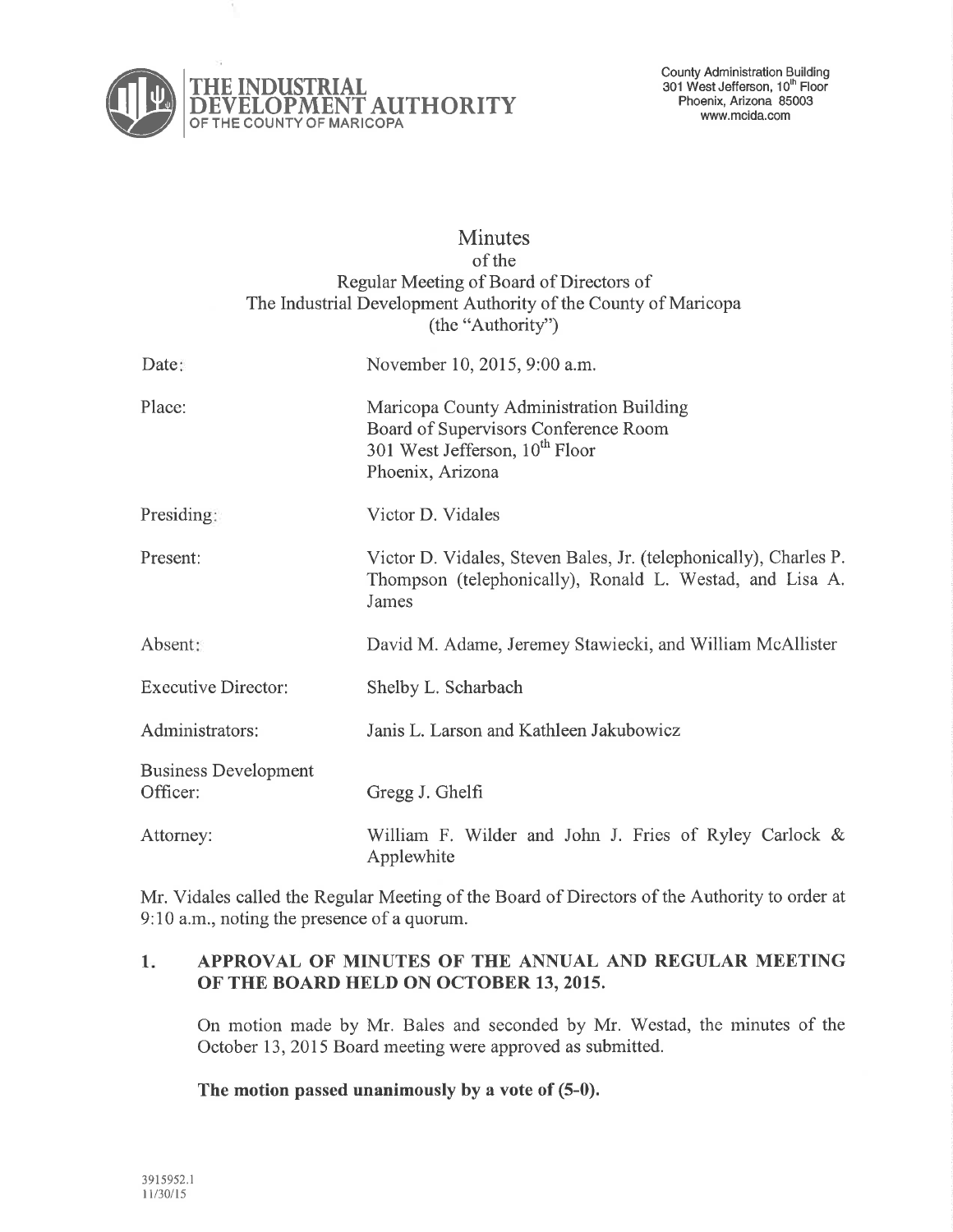## ) DISCUSSION AND ACTION AS DETERMINED REGARDING THE SELECTION OF A WEB DESIGNER AND THE APPROVAL OF A BUDGET FOR THE REDESIGN OF THE AUTHORITY'S WEBSITE.

Mr, Ghelfi explained there were three website developers that submitted a proposal for services, which included IWS, Ethology, and Lucid Agency. All three companies were very qualified; however, staff and Mr. Ghelfi were most impressed with Ethology.

Mr. 'Westad asked how each company was evaluated. Mr. Ghelfi said they were evaluated by (a) whom the Authority would be working with, (b) the look of various websites developed by each company, (c) understanding the needs of the Authority, and (d) cost for services rendered.

Mr. Ghelfi said the Authority's new website would include a 'WordPress content management system, and could be easily maintained by Authority staff.

Ms. James and Mr. Vidales noted the quotes from these three companies seemed extremely excessive.

Mr. Thompson said it is his opinion that you get what you pay for and would agree with Mr. Ghelfi's assessment of the designers.

After further discussion and upon motion made by Mr. Thompson and seconded by Mr. Westad, the following was adopted:

RESOLVED to adopt a resolution to approve contracting with Ethology, with a maximum budget of \$60,000.

The motion passed by a vote of (3-2). Messrs. Thompson, Westad and Vidales voted aye. Mr. Bales and Ms. James voted nay. Ms. James noted she felt the cost for services was too high.

# 3. LEGISLATIVE REPORT, DISCUSSION AND ACTION AS DETERMINED.

Ms. LeVinus distributed a summary of the education bill which was recently passed by the Legislature in special session, and discussed the same. The new bill will provide \$3.5 billion to schools over the next 10 years. Funding for this bill will come from the general fund and from reforms that will need to go to a special ballot in May 2016, which will impact the State Land Trust. Ms. LeVinus said she felt the bill will be successful because it has a lot of support; however, the question will be whether this bill will violate the enabling act.

Ms. LeVinus said, even though education funding is somewhat resolved, it is her belief there will continue to be education discussions in this next session.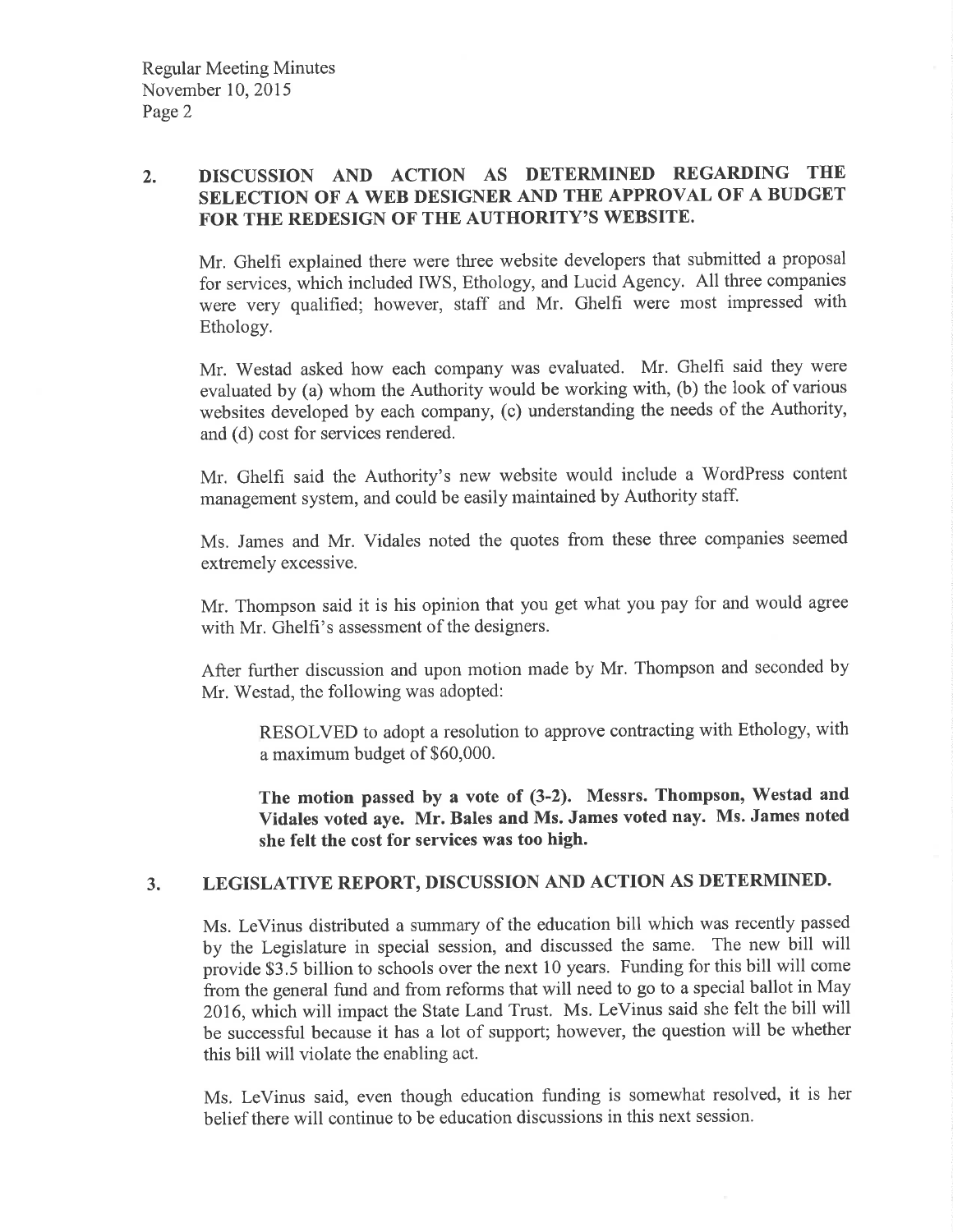Ms. LeVinus said the budget in general looks pretty good going into fiscal year 2017. This will be the first time in many years that there will be reoccurring revenue available. Revenue is finally expected to reach its prerecession level by fiscal year 2018.

Ms. LeVinus explained that Representative Kate Brophy McGee and Representative Weninger, who worked with the Authority this past year on the Phoenix IDA bill, has asked to meet before session for updates on the Authority's activities. Ms. LeVinus said Ms. Scharbach and Mr. Ghelfi plan to attend the meeting, and she welcomed other Board Members to attend as well. Mr. Vidales said he was interested in attending.

Ms. LeVinus reported the Governor is attempting to streamline government, and is focused on Boards and Commissions.

#### 4. DISCUSSION AND ACTION AS DETERMINED REGARDING THE <sup>2012</sup> HOME IN FIVE ADVANTAGE MORTGAGE ORIGINATION PROGRAM.

Ms. Scharbach said that as of November 9, 2015, the Home in Five Program had closed or was in the process of closing over 7,896 loans totaling over \$1.333 billion, with approximately 400 new loans being added per month. There are currently over 100 lenders participating in the program.

Ms. Scharbach reminded the Board that on October 1, 2015, teachers and first responders were included into those homebuyers receiving an additional 1% down payment assistance.

Ms. Scharbach updated the Board on the success of the press conference that was held on October  $27<sup>th</sup>$  at the Franklin Police and Fire High School, and reported the program received great press from the conference.

Ms. Scharbach said she has been in contact with Dr. Don Covey, Maricopa County Superintendent of Schools, and representatives of the Maricopa County Sheriffs Office, and will be reaching out to firefighters and police associations to promote the program.

Ms. Scharbach explained that there have been a few changes made in the program, including the deletion of manufactured homes due to high delinquency rates, along with additional fees being charged for manual underwriting and charges for borrowers with FICO scores between 640 and 659. Ms. Scharbach said borrowers with FICO scores between  $640$  and  $659$  constitute approximately  $25\%$  of the program.

Ms. Scharbach reported on a meeting that was held with staff and representatives of Academy Mortgage regarding the program and lender compensation.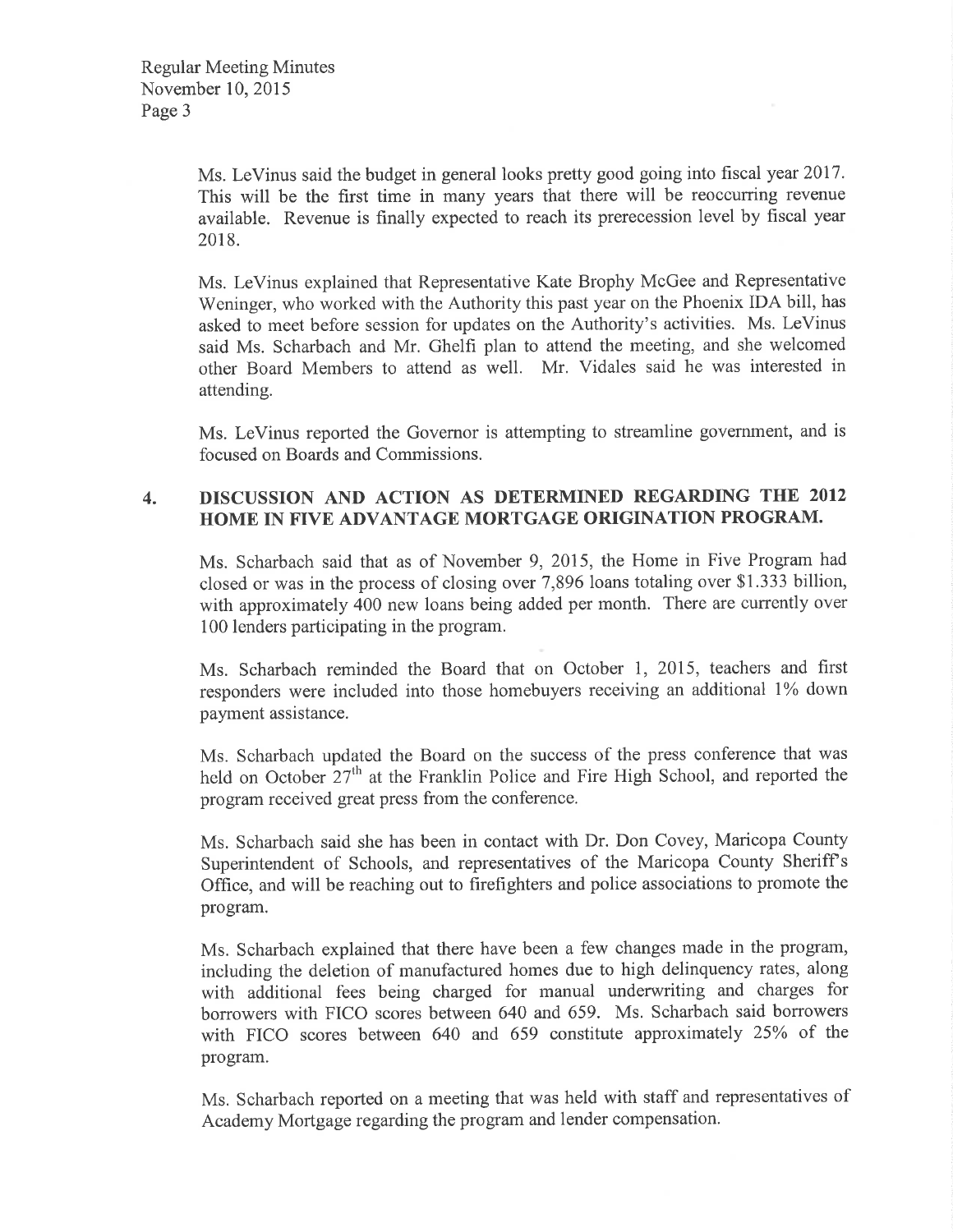Ms. Scharbach said there still is no further update on the Nova Home Loans audit that was performed by the Office of Inspector General.

#### 5. PAYMENT OF INVOICES.

Ms. Scharbach referred to the invoices previously distributed to the Board Members for the month ended October 3I,2015, and reviewed the same.

Ms. Scharbach said all invoices are norrnal operating expenses, and requested approval of the invoices presented.

Mr. Westad moved to approve the payment of invoices as submitted for the period ended October 31, 2015. Ms. James seconded the motion.

The motion passed by a vote of (5-0).

#### 6. FINANCIAL REPORT.

Ms. Scharbach distributed the unaudited financial statements for the period ended October 3I,2015, and reviewed the same.

Ms. Scharbach reported the annual audit is ongoing, and audited financial statements should be available in December.

Ms. Scharbach referred the Board Members to page 6, and thanked Ms. Jakubowicz for the first zero on the accounts receivable page.

#### 7. PRESIDENT'S REPORT.

Mr. Vidales said Mr. Adame's term as an Authority Board Member will be up in December, and he has indicated he will be stepping down at the end of his term. With Mr. Adame stepping down, there will be two Board Member positions that will need to be filled.

Ms. Scharbach added there is currently a recommendation in to fill Mr. Ghelfi's vacant position, and Supervisor Gallardo is aware of the soon-to-be vacant chair for Mr. Adame.

Mr. Vidales requested an update on the Rapid Rehousing project.

Mr. Vidales said he his focus for the coming year would be (a) the loan program and (b) opportunities with the Health Impact Assessment ("HIA") for the light rail. He said he would like to meet with Ms. Scharbach and Mr. Ghelfi to find ways to work with other county departments that could benefit from some investments.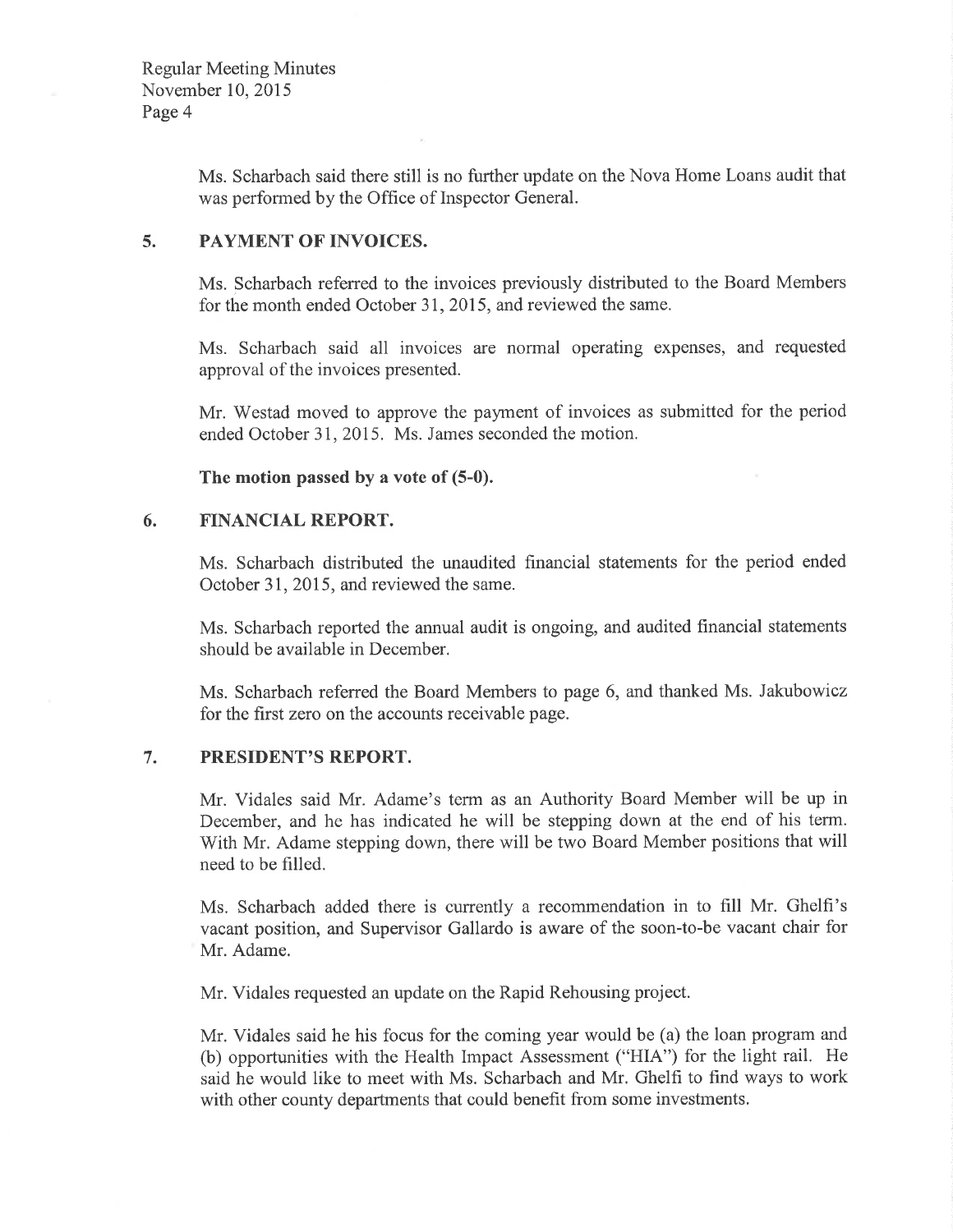Regular Meeting Minutes November 10,2015 Page 5

## 8. EXECUTIVE DIRECTOR'S REPORT.

Ms. Scharbach had no report.

#### 9. LEGAL COUNSEL REPORT.

Mr. Wilder explained that it will be necessary for some changes to be made to the financing structure of the Subordinate B Bonds in the Christian Care Surprise project, which will postpone the closing of the transaction until at least January 2016.

Mr. Wilder then reported that the Coffelt-Lamoreaux project is progressing well, and said he expected the closing to take place in January or February 2016. The applicant expects to come back to the Authority for final approval in December.

Mr. Wilder said the Arizona Charter School Pool financing done in 2000 has had two schools fail. Five of the schools have decided to opt out of the pool, and, in doing so, forfeited considerable amounts of cash reserve. Those funds were then added to <sup>a</sup> cash reserve account. No schools are left in the pool, and one foreclosure action is pending with regard to the Westwind Academy. It is unclear whether there are sufficient funds in which to pay off the bonds. Mr. Wilder said there should be no legal or financial exposure to the Authority.

## 10. BUSINESS DEVELOPMENT OFFICER.

Mr. Ghelfi reported on the national conference of the Council of Development Finance Agencies ("CDFA") which he attended in the week prior to this Board meeting, and said CDFA will have presentations on line that the Board will be able to access regarding ways to keep the bond financing business moving forward.

Mr. Ghelfi explained there are still discussions on possible tax reform that would eliminate tax-exempt bond financing. He said he has volunteered to participate with CDFA on legislative matters so as to keep apprised of the potential tax reform.

Mr. Ghelfi said he has met with Tallwave representatives regarding their investments, and felt their process of evaluating the start-up companies seems to be very solid.

Mr. Ghelfi said he will be exhibiting at the November 19<sup>th</sup> Charter School Business Program event, which should be a great way to meet numerous contacts.

Mr. Ghelfi said he will be a speaker at CDFA's 2015 Anzona Financing Roundtable to be held on November  $16<sup>th</sup>$  and  $17<sup>th</sup>$ . Mr. Ghelfi said he will be a speaker at the event regarding affordable housing and some of the Authority's community investments.

Mr. Ghelfi said he is also working on the development of a loan program